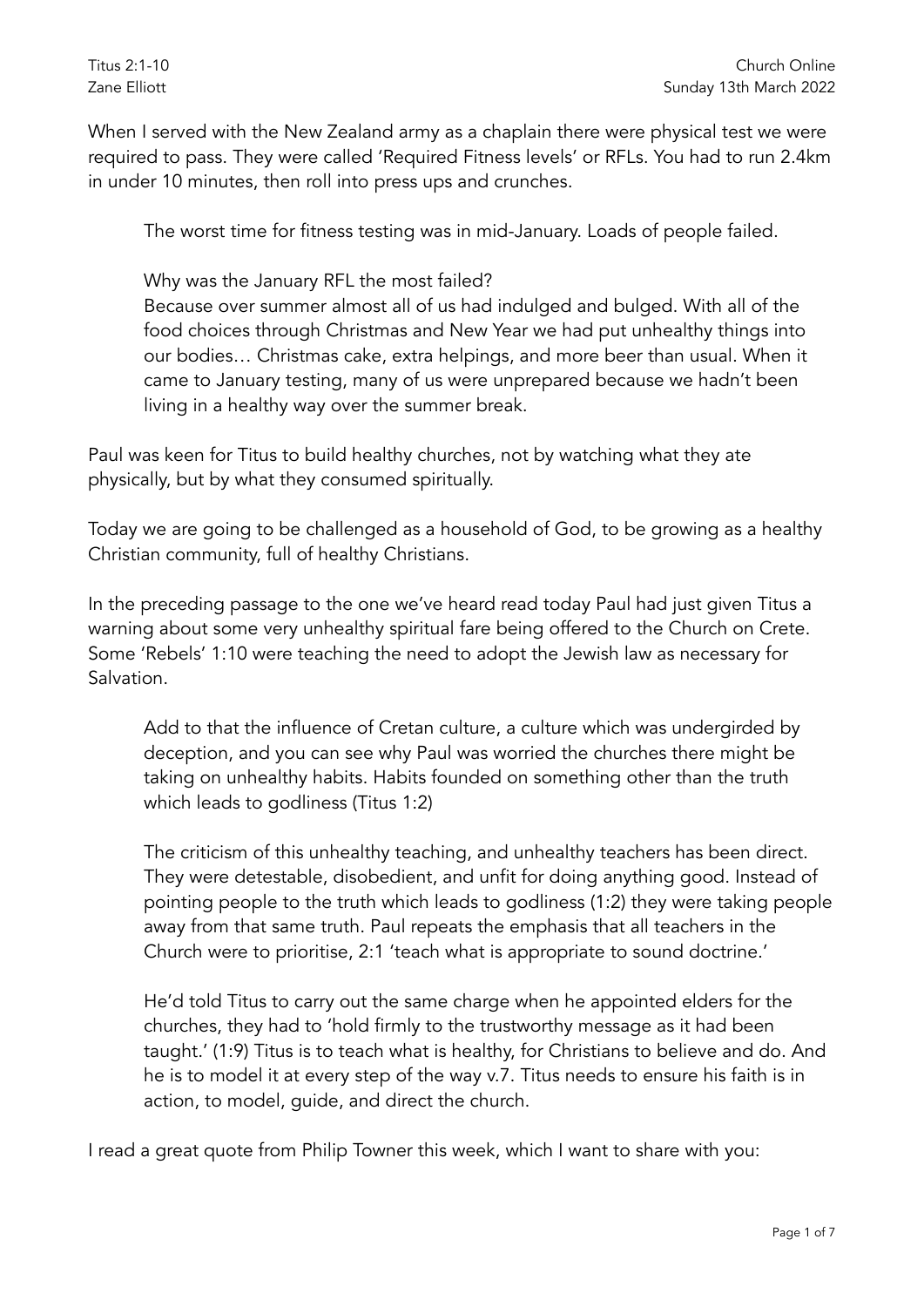<span id="page-1-1"></span>'These churches are being urged to sink healthy roots deep into the uncertain Cretan soil, to shake loose the cultural elements that have attached to the Christian message, and they are to be as salt and light in this wild frontier.<sup>[1](#page-1-0)'</sup>

To be salt and light, having sound doctrine is critical, but it's not going to see us growing the Kingdom of God on its own. Healthy food is great fuel for the body, but it won't result in healthy living, it needs to be paired with exercise. To be spiritually healthy we have to exercise what we believe. Faith has to be put into action. It has to be lived out, by Paul, and Titus, and the whole Christian Household - older men, older women, younger women, and younger men, So Titus is to guide them all,.

 *Here are some discussion questions to get us thinking about the different parts of the household of God he needs to teach - you've got about 5 minutes to work through these questions.*

What do older man need to hear? What will keep them healthy? (v.2)

What do older women need to hear? What will keep them healthy? (v.3)

What do the instructions of v.3 and v.2 have in common?

How do these all reflect what was required of Elders in Titus 1:6-9?

The guidance for healthy living in God's household is plain.

Older men should be characterised by their love, faith and endurance. They are called to let their love of God permeate every part of their lives, to strive for dynamic faith which exceeds the unhealthy Christianity promoted by the opponents on Crete. Living out that healthy faith will see Christlike character emerge.

Older women are also called to show the inner working of Jesus, outwardly. Not by gossiping, and idle distractions. Drunkenness was a problem in both Hellenistic, and Jewish society. Christian women were to be different.

Both were to set the tone for the whole Christian Household.

## Household - an understanding.

The idea of a household was central to life in the Greco-Roman world. Households were multi-generational, and were hierarchal. Sometimes we can look at a passage like this and be tempted to see it as another form of the household code which governed society.

<span id="page-1-0"></span><sup>&</sup>lt;sup>1</sup>Philip H. Towner, The Letters to Timothy and Titus, The New International Commentary on the New Testament (Grand Rapids, MI: Wm. B. Eerdmans Publishing Co., 2006), 717.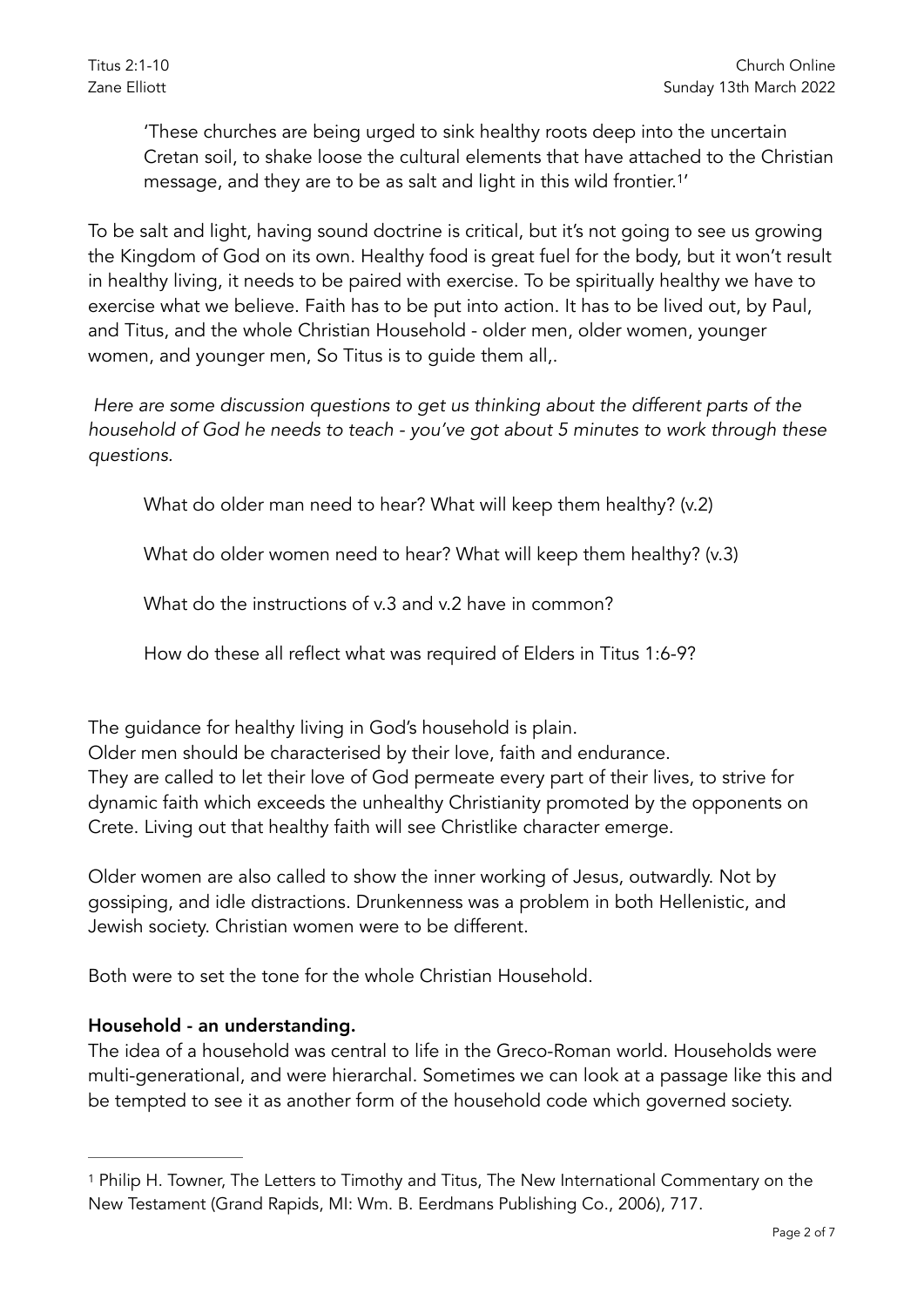Paul's intent is much higher, it wouldn't make any sense for him to say 'uphold sound doctrine' and then to just copy and paste the cultural construct of the day for Titus to teach. He wants the healthy household of God to embody, to live out their belief in Jesus in a way that supersedes the cultural codes, and points to the goodness of God at every step.

The smooth running of the household, was generally the domain of the mother of the home. Maternal care, and domestic competence ensured that family life, multigenerational family life ran smoothly, and provided stability for every facet of life in the Roman world. When we read v.5, and see that women should be busy at home,

Familial relationships were drawn along lines of authority: Wife to Husband, Children to Father, and Slave to Master.

*Let's examine the values of the Christian household in discussion: (8 mins)*

## Questions:

Look at the whole section: What values are common to all groups, male or female, young or old?

Paul focusses on the need to mentor young women and young men. What are young women to be like? What are young men to be like?

Are they naturally like this?

What particular challenges do young mothers face which makes the guidance of older women so essential?

In this passage we can find two verses particularly difficult; v.5 and v.9

Last week we focussed on rebellious teachers were causing issues on Crete; whole households were being disrupted by their teaching. (1:10), and the impact of Cretan culture on the gospel. The ideal of the New Roman woman has been taking hold on Crete, and women were being encouraged to embrace a newfound sexual freedom, akin to Roman men. They were able to throw parties indulging in excess alcohol, at the neglect of their children, and family responsibilities.

The Christian woman is being called to reject the spirit of the age, and to be shaped by the Spirit of God instead.

"Don't chase the ideals of the New Roman Woman," we can hear Paul cry; be renewed, as new creations in Christ, transformed by the renewing of your minds.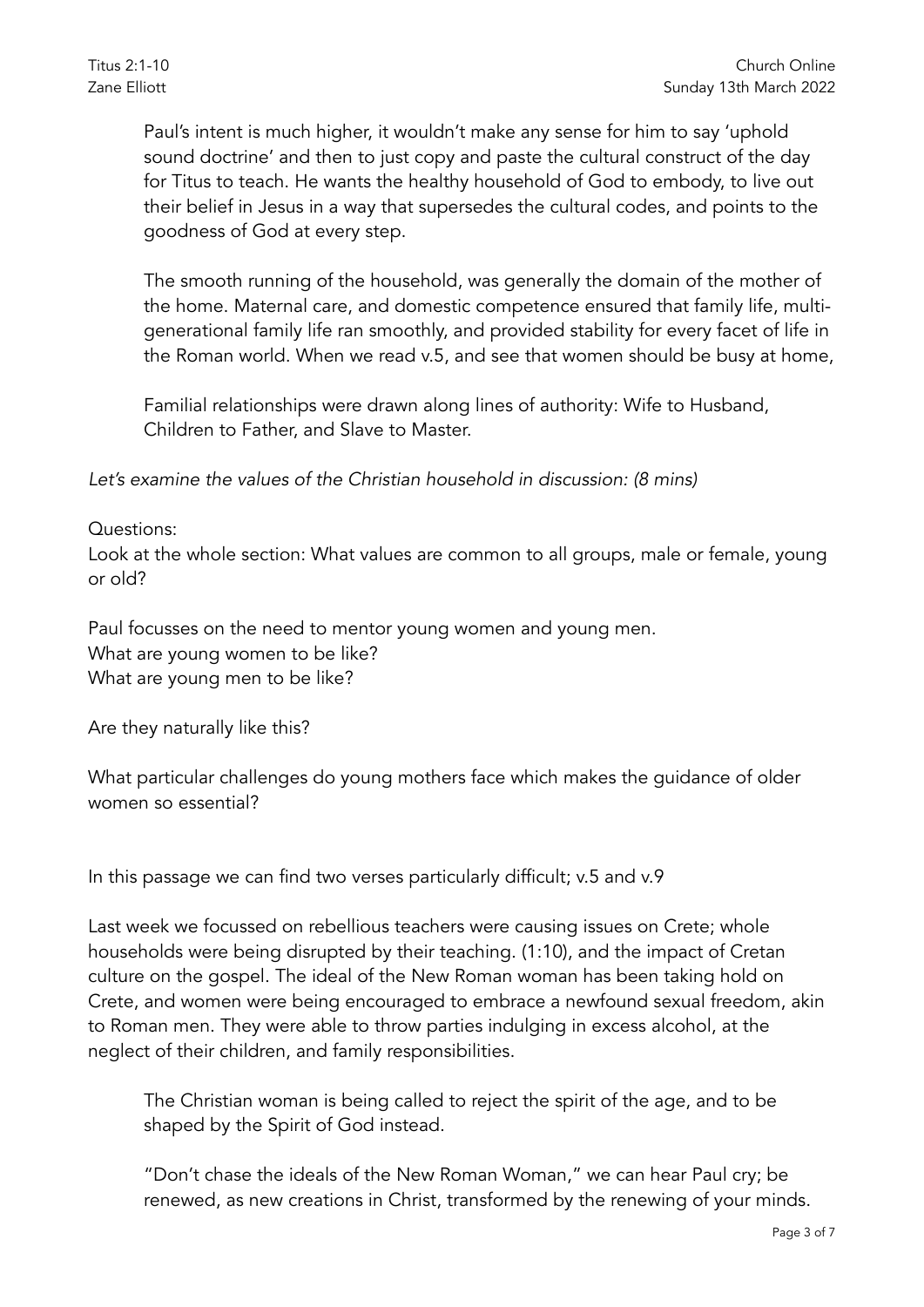We can read 'Be busy at home' (v.5) as some kind of confining statement, as if this is the only place women should be engaging. Women aren't chained to the kitchen, or limited to being home-makers;

the emphasis for young women is for them to carry out their duties to the best of their abilities, to the glory of God.

If Christian women leapt onto the wave of the new roman woman, Paul warns, the Good News of Jesus may suffer. v.5. The cultural revolution that was taking place looks like it was leading to the breakdown of family units.

Theres a warning there for any Christian, regardless of whether we are male or female. We need to conform to the Good News, to Sound Doctrine, rather than the shifting winds of the culture of our day. Because not only will jumping on these cultural shifts make us unhealthy spiritually, they can malign the Good News of Jesus. The goodness of the Good News is undone, when we don't live it out.

In this particular instance, Paul provides a remedy, a wholesome, Christ honouring, life-giving remedy. Christian women, if you have a husband love them. Respect them. Don't belittle them. Don't push them around. Don't join in with the overriding cultural voice of our day which says men are incompetent idiots. Love your husbands - even when they are incompetent idiots. Show them honour and respect. Cultivate healthy homes, care well for children if you're blessed with them, all to the glory of God.

We also need to recognise that 'be subject to' does not mean 'be a second class citizen to.' Galatians 3:28 and 1 Corinthians 12:13 make it abundantly clear, that men and women, slave and free are equal. Not the same, but absolutely equal.

Christian wives, if you have been made to feel lowly in your marriage, I'm sorry that's happened. Know that you are loved, and worthy. God sees you as so valuable that he sent his son to die for you, to redeem you.

This is no justification for men to treat women badly. This isn't a a license to suppress or oppress. In this passage we see the responsibility of men -to be temperate, worthy of respect, and to love. That flows into marriage, where blokes are to 'love your wives, just as Christ loved the church and gave himself up for her.' Our care for wives should be full of sacrificial love and grace, all to the glory of God.

Christian husbands, if you have taken this passage, or teaching from Ephesians 5 to dominate your wife you've got it wrong brother. We all fail to love our lives as Christ loves the Church, but he is the same Lord who has died for you, and is at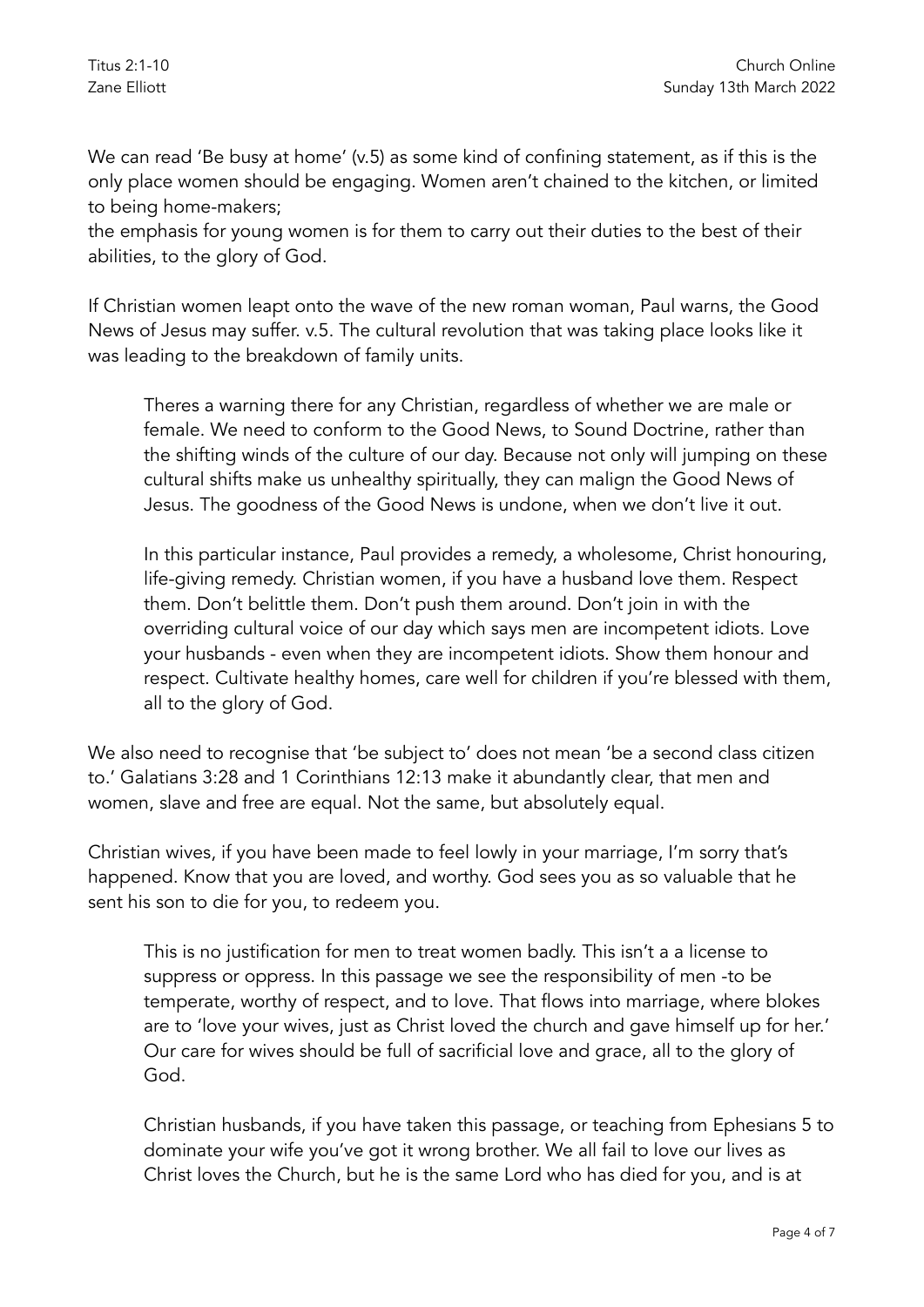work in you. You can apologise, ask for forgiveness, and seek to serve your wife, if you've got this wrong in the past.

The same remedy was given to Christian slaves so that they might have a powerful testimony to their masters. Paul doesn't condone slavery, per se. It's a cultural reality he needs to engage with.

Within the household of God there are slaves, and masters. Paul wants people living in slavery to carry out their duties to the best of their ability. Honestly, diligently, pushing back against the cultural norm of the day. Paul wants the Christian slave to have an approach to their master which shows how good the gospel is. He wants them to be healthy in their belief and the way it is lived out.

 If they are dishonest, belligerent or tardy, because of their newfound identity in Jesus - as equals, they will undermine the possibility of their lives shining in a dark world, bringing the Good News

*Neither of these ideas of subjecting ourselves for women or even addressing slaves sit very easy with Western Culture today: here are some questions to help us grapple with them a bit deeper. (5 mins)*

Questions: Where does our culture collide with the idea of being subject to another?

What would wives being subject to husbands look like today?

How can a husband love a wife in a way that helps her thrive, and flourish?

Application: In the West as we age we are often seen as less influential. In the Church older men and woman have a critical role ensuring the health of the whole Christian 'household.'How can you draw someone younger than you on in their faith?

Paul's purpose is so clear in v.11: he longs for the things that are taught to us, the truth, to lead to godliness in our lives. He longs to see faith in action, and for the Christian message, both spoken and embodied - lived out, to be attractive.

The temptation for us can be to change the message, to make that attractive. To chop out some of the tricky bits of the Bible's teaching; maybe we've been tempted to do that even today as we've thought about wives being subject to husbands, and slaves to masters… its not popular teaching.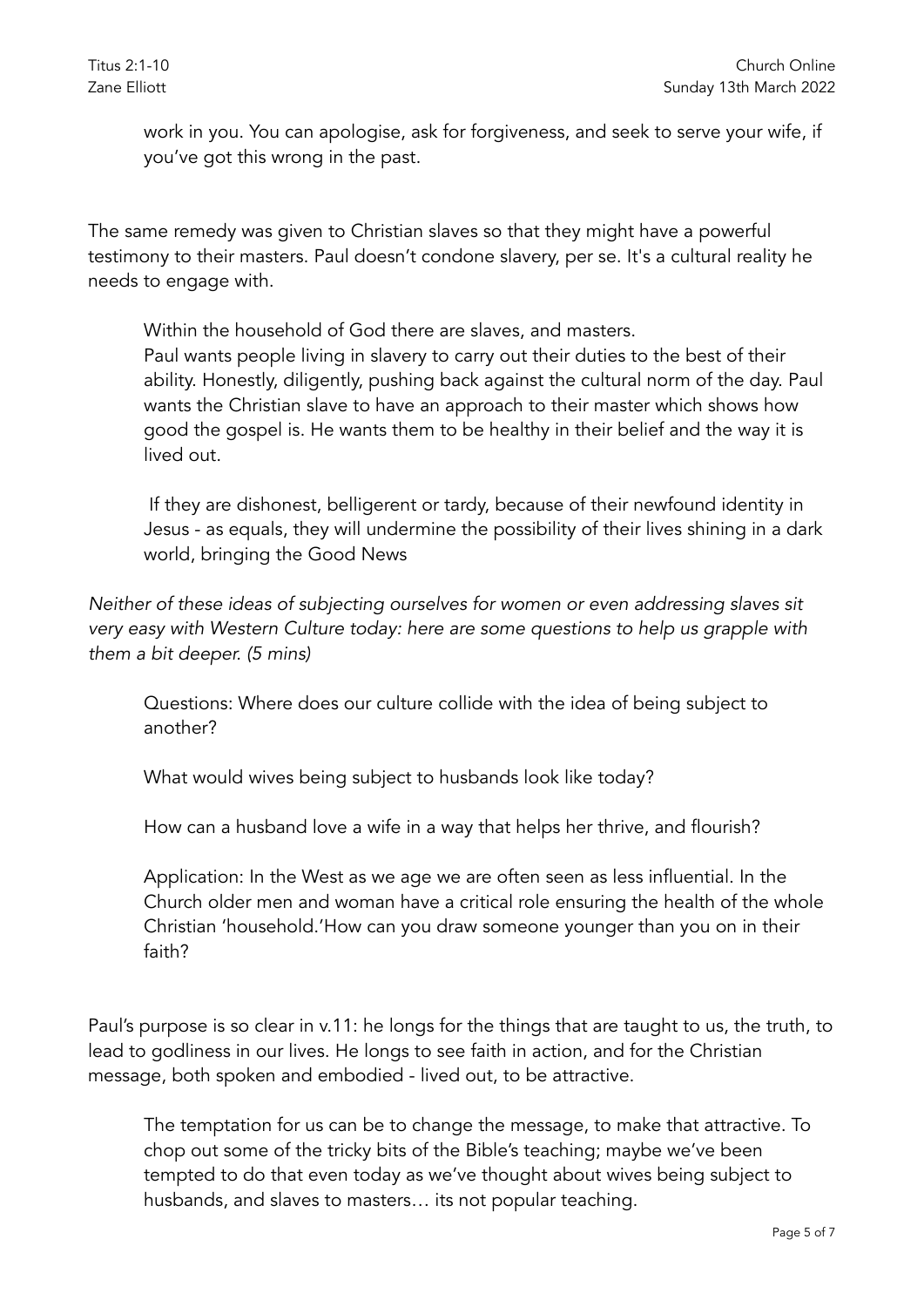Its hard to hear that everything we have is a gift from God, its hard to hear that sexual expression is only for men and women in the confines of marriage, its hard to hear that God's good design is for men and women to be different but complementary in their roles, its hard to hear that we are all fallen and in need of the grace of God, people deserving of his wrath, its hard to hear that we can't fix that ourselves, but that we need the Lord Jesus.

We can be fearful that the message of the cross, of forgiveness full and free in the sinless death of Jesus, in our place, so that we might be right before God; is unattractive, when it is the greatest news in the world. The news that God loves us so much he credits to us what belongs to Jesus - perfect restored relationship despite our failures. We are to be people who live out our faith in a way that makes people want to know more about our Lord and Saviour.

Older men, older women, younger men, younger women, we are to so live the Good News of Jesus that people are drawn to hear about the truth we've believed, so that they too might be made right with God.

This week there are three ways we can do that:

We can exercise self-control. No doubt you will have opportunities to grump or grumble, you might have opportunities to fly off the handle, you might have opportunities to assert your will on another - instead, exercise self-control. Stand up, walk away, pray and ask for help in that moment, and ask God to help you choose godliness.

We can draw alongside someone younger than us to encourage them in their faith. It can be frightening to put yourself out there, but the request doesn't have to be complicated - "after the message on Sunday I was wondering if you would like to meet up, so I can pray for you." Or "would you like to come and read a chapter of the Bible with me?" These are humble beginnings, that can create shared life in the Lord Jesus.

We can make ourselves subject to those God has placed over us: whether that is our Government, a boss, a teacher, a husband, a parent, - we can choose to humbly, accept their guidance and direction, even if its not our natural inclination, or first choice.

I'm sure you can think of other ways you can put your faith in action, and live out the Good News of Jesus, why don't I pray and ask God to help us all to live out our faith in ways that are attractive?